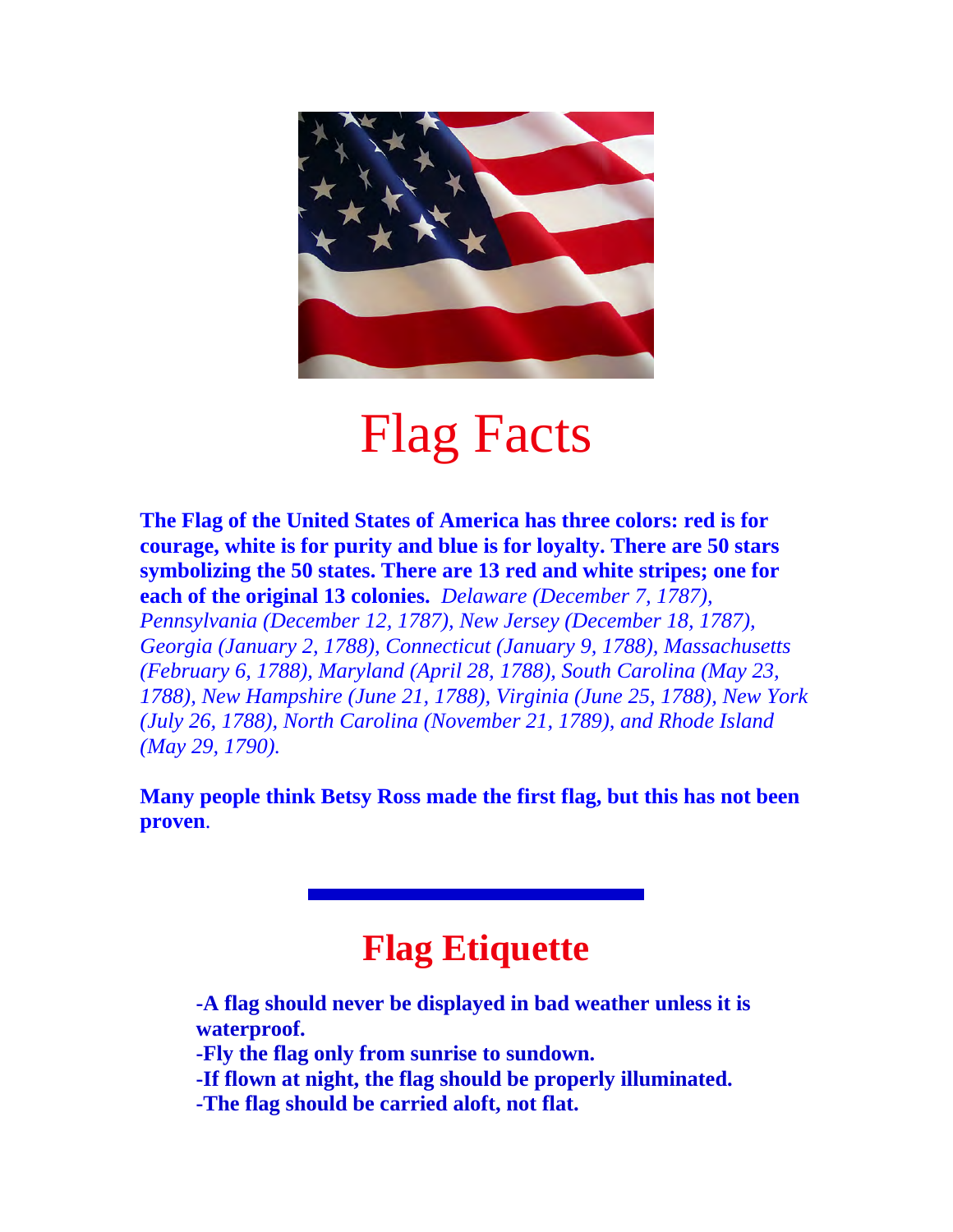**-The flag should not be worn as a part of clothing or table cover. -The flag should not be used for advertising.**

## **More Flag Facts**

**-Show respect for the flag. Never let it touch the ground or floor. - -Keep the flag clean.** 

**-When an important American dies, fly the flag at half-mast.** 

**-Flying the flag upside down is a signal of danger or distress.** 

**-[Fold the flag carefully](http://arkansas-dar.org/flagfold.html) when putting it away.** 

**-The flag should never have any words, marks, pictures, or figures placed on it.** 

**-When raising or lowering the flag, stand at attention, facing the flag.** 

**-During the National Anthem or playing of Taps, stand at attention, face the flag, and place your right hand over your heart. -When the flag becomes too worn to be flown as a symbol of our country, it should be destroyed by a dignified ceremonial burning.** *Some DAR chapters as well as American Legion posts provide this service.*

## **When to Display the Flag**

**Fly the flag any day of the year, but especially:** 

**New Year's Day, January 1 Martin Luther King's Birthday, January 15 Presidential Inauguration Day Abraham Lincoln's Birthday, February 12 President's Day, the 3rd Monday in February George Washington's Birthday, February 22 Easter Mother's Day Armed Forces Day, 3rd Saturday in May Memorial Day (half-mast until noon) Flag Day, June 14**